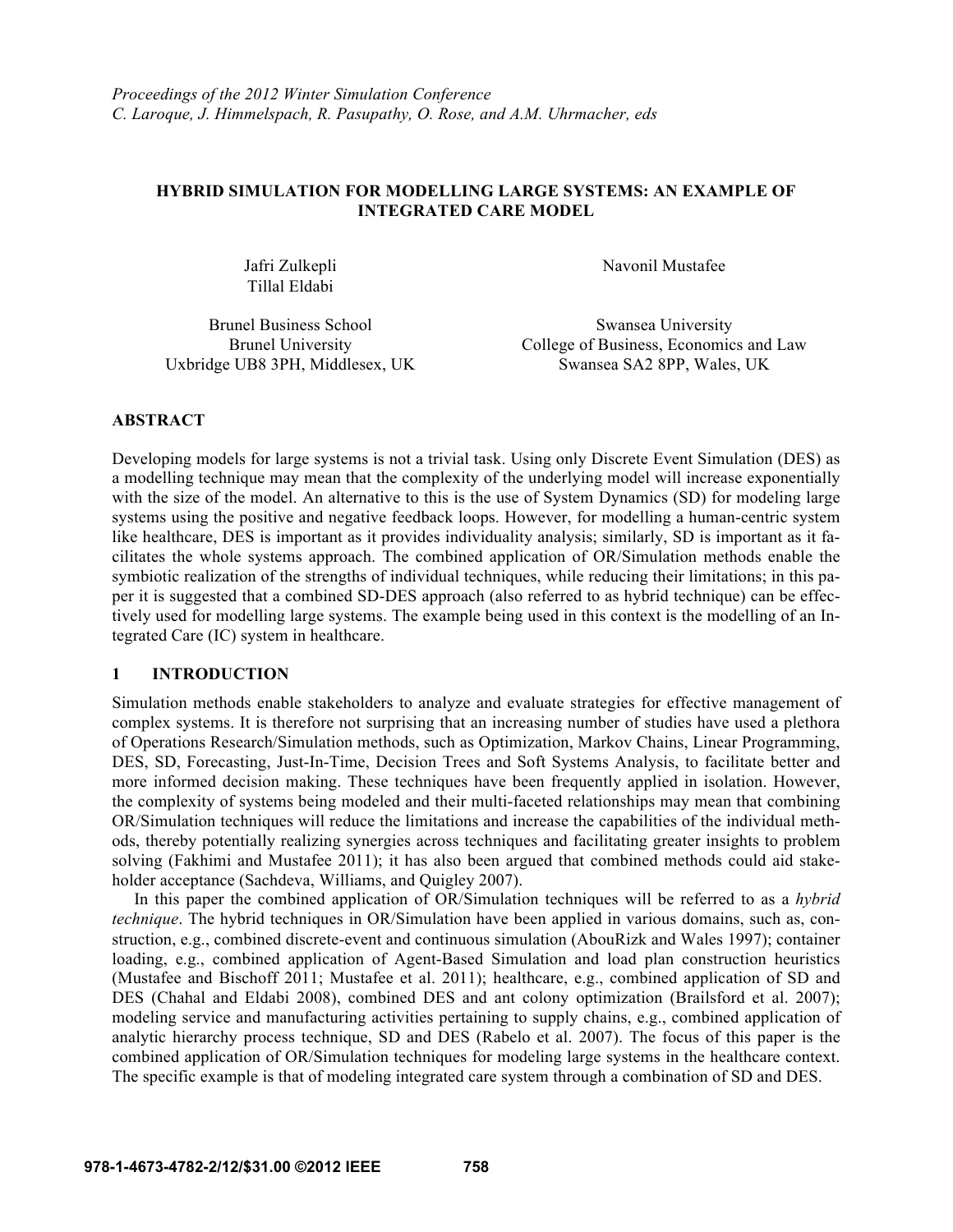The remainder of the paper is structured as follows. In section 2 we present an overview of literature on the application of multiple OR/Simulation technique within the UK healthcare context. Following this, in section 3 we describe the SD-DES approach to hybrid simulation. The integrated care system example is presented in section 4 whilst section 5 presents the interpretation of the results. Section 6 is the concluding section of the paper; it discusses some of the challenges of hybrid SD-DES modelling and draws the paper to a close.

### **2 APPLICATION OF MULTIPLE OR/SIMULATION TECHNIQUES IN HEALTHCARE**

The discussion presented in this section is based on the review conducted by Fakhimi and Mustafee (2012); the reader is referred to the aforementioned paper for further information on the literature review methodology that was employed for the purposes of conducting this review. It is also to be noted here that unlike several other studies that have profiled literature in healthcare (e.g., Katsaliaki and Mustafee 2012; Brailsford et al. 2009; Jun, Jacobson, and Swisher 1999), the scope of the aforementioned review was not limited to simulation but it encompassed the overarching subject area of OR.

 From a total of 70 healthcare papers that were included in the review, 26 studies (37%) employed Multiple OR/Simulation Techniques (MORT) for the realization of their stated objectives. However, this number was higher when compared to the application of *any one particular* OR/Simulation technique – for example, there were only 18 studies that reported the use of DES, the use of Monte-Carlo Simulation was reported in 11 papers, Mathematical Modeling (10 papers), Cohort Simulation (1), Statistical Quality Control Techniques (1), Scheduling (1), etc. The review also found that 80% of the papers (56 studies) included the application of simulation (DES, SD, ABS, etc.) either on its own, or together with a complimentary OR/Simulation technique.

 The survey has identified the application of multiple techniques in relation to the evaluation of economic efficiency and cost-effectiveness of new forms of treatment, and to analyze costs and benefits related to social health issues such as infection and communicable disease. The majority of the studies have used Monte-Carlo Simulation together with Markov Chains, for example, to evaluate the costs and benefits of drugs used for the prevention of cardiac events, to estimate the cost effectiveness of different therapies for Alzheimer; to compare the cost-utility of two kinds of treatment for atopic eczema, and for comparing the costs and benefits of alternate treatments for type 2 diabetes patients. One study has applied decision analytical modeling technique and Markov framework to evaluate the cost and clinical effectiveness of chemotherapy drug for breast cancer patients. Next, DES and Markov modeling has been used in the context of comparative evaluation of CRT clinical and cost-effectiveness for patients with heart failure. Another example of the application of MORT is the use of Forecasting and Length of Stay (LOS) modeling for the cost-effective analysis and modeling of occupancy time in the NHS.

 Although the review identified several DES studies conducted in relation to the National Health Service in the UK (the search terms used in *ISI Web of KnowledgeSM* included ["NHS" OR "National Health Service" OR "UK" OR "England" OR "Wales" OR "Scotland" OR "Northern Ireland"] in any of the following fields - *title*, *abstract*, *authors' keywords* and *keywords plus*), there were no papers that reported the use of hybrid technique using SD and DES (however, it is to be noted that there are several conference papers on this particular topic, some of which are included in the reference list). It can therefore be argued that further research is required for the application of combined SD-DES modelling for healthcare problems (including development of methodology and associated frameworks), together with exemplar applications of the combined approach to real world healthcare problems, and dissemination of this work in impact factor journals.

#### **3 COMBINED SD-DES SIMULATION – AN EXAMPLE OF HYBRID TECHNIQUE**

SD and DES are two simulation techniques that have been applied in a hybrid context in software engineering, manufacturing, etc. Combining these two techniques provides huge advantages to the model and thus improves the decision making process. Brailsford (2008) suggested that although combining DES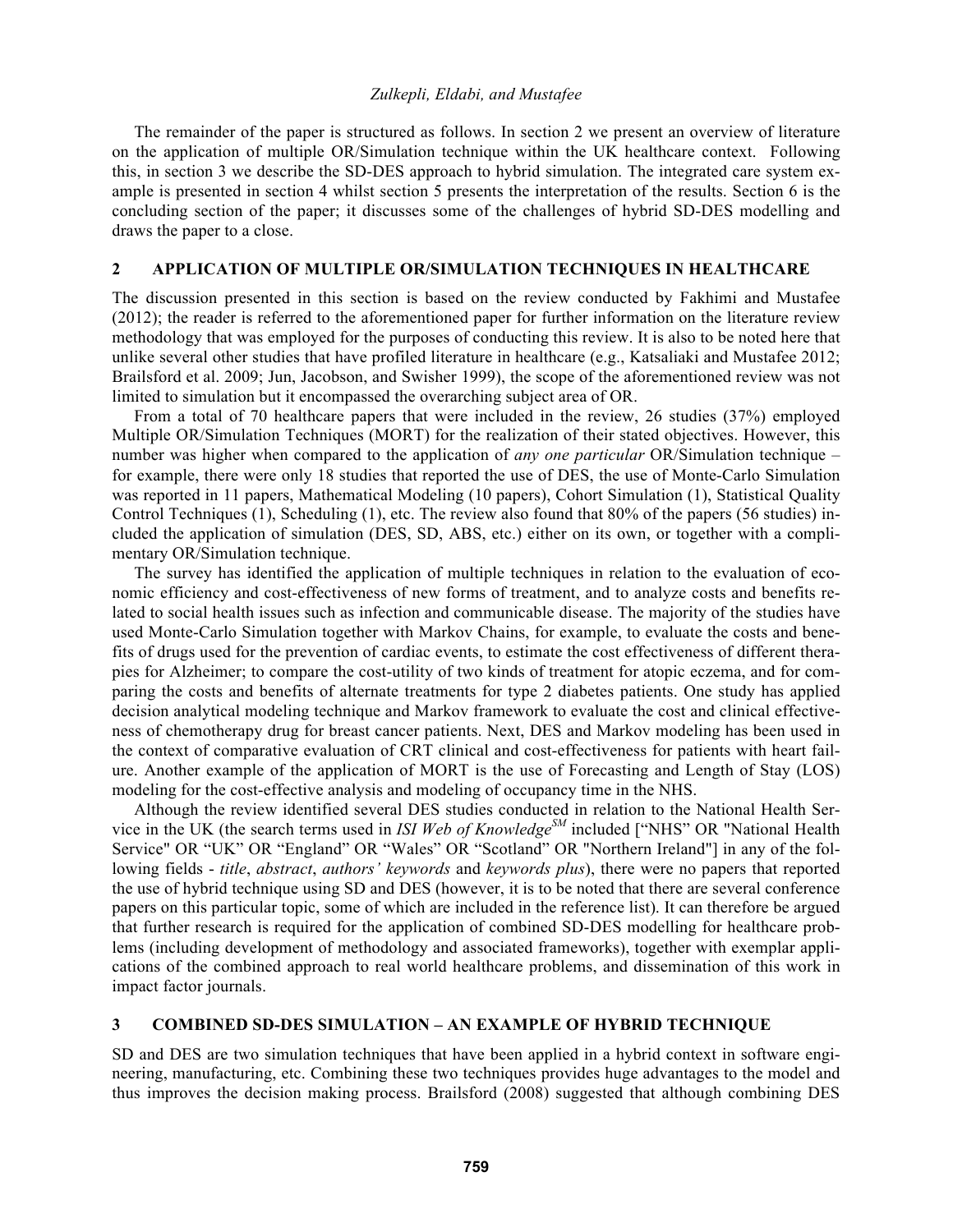and SD will be challenging, it will be beneficial especially in the healthcare sector since the DES component will permit detailed, individual patient analysis and SD will facilitate the whole systems approach. Most researchers have argued that although these simulation branches have a common motivation but there have been limited efforts to combine them (Sweester 1999, Lane 2000, Brailsford and Hilton, 2001, Moorcroft and Robinson, 2005). By implementing and applying hybrid techniques, it is argued that the decision making process will be improved and enhanced. In this section we specifically focus on hybrid modeling for large systems.

Developing models for large systems such as an integrated care system is complicated. The system comprises of many stakeholders (clinicians, policy makers, NHS managers, end users, etc.) and the underlying processes involve the handling of patients as well as care pathways between different healthcare service providers (e.g., critical care, intermediate care and social care). Developing large systems' models will need sufficient budget allocation and will also require significant investments in human resources and time. There are several examples in literature related to the modeling of Integrated Care (IC) systems using either SD or DES, for example, Desai et al. (2008); Campbell, Karnon, and Dowie (2001); Katsaliaki et al. (2005); Wolstenhome et al. (2004). However, none of these studies have used a combined SD-DES hybrid technique to realize the study objectives, and the models that have been developed have used a single simulation technique - either SD or DES.

Developing an IC system using a single simulation technique will ignore some of the important features that are inherent in the healthcare domain. Using only DES to model the IC system will make the model loose the *feedback loop* feature that is provided by SD. Feedback loops are used in SD to model the cause and effect relationships (Sterman 2000). Although it is arguable that feedback loops can be modeled in DES (e.g., circular path between two workstations), the usage of this term in the paper is consistent with its definition in SD. The DES methodology is also prone to the development of more complex models since the complexity of an underlying DES model increases exponentially with the size of the model (Chahal and Eldabi 2008); this is also demonstrated in Mustafee et al. (2009). To solve this, some researchers are inclined to use SD since it affords itself to modeling large systems as a whole. However, as healthcare is a human-centric service and the patients have individual attributes, SD is not a complete solution since this modeling paradigm does not permit individual and detailed analysis of the constituent parts of a healthcare system (e.g., patients, clinician, and clinics). It is not practical to model individual elements (e.g., patients) using SD especially when the elements have different values (e.g., patient arrival time, patient *Length Of Stay* in particular wards); this is because SD models aggregate values (Brailsford and Hilton 2001). Therefore, it is suggested that combining SD and DES will enable the symbiotic realization of the strength of each technique, while reducing its limitations (Figure 1).



Figure 1: How Hybrid techniques can improve IC model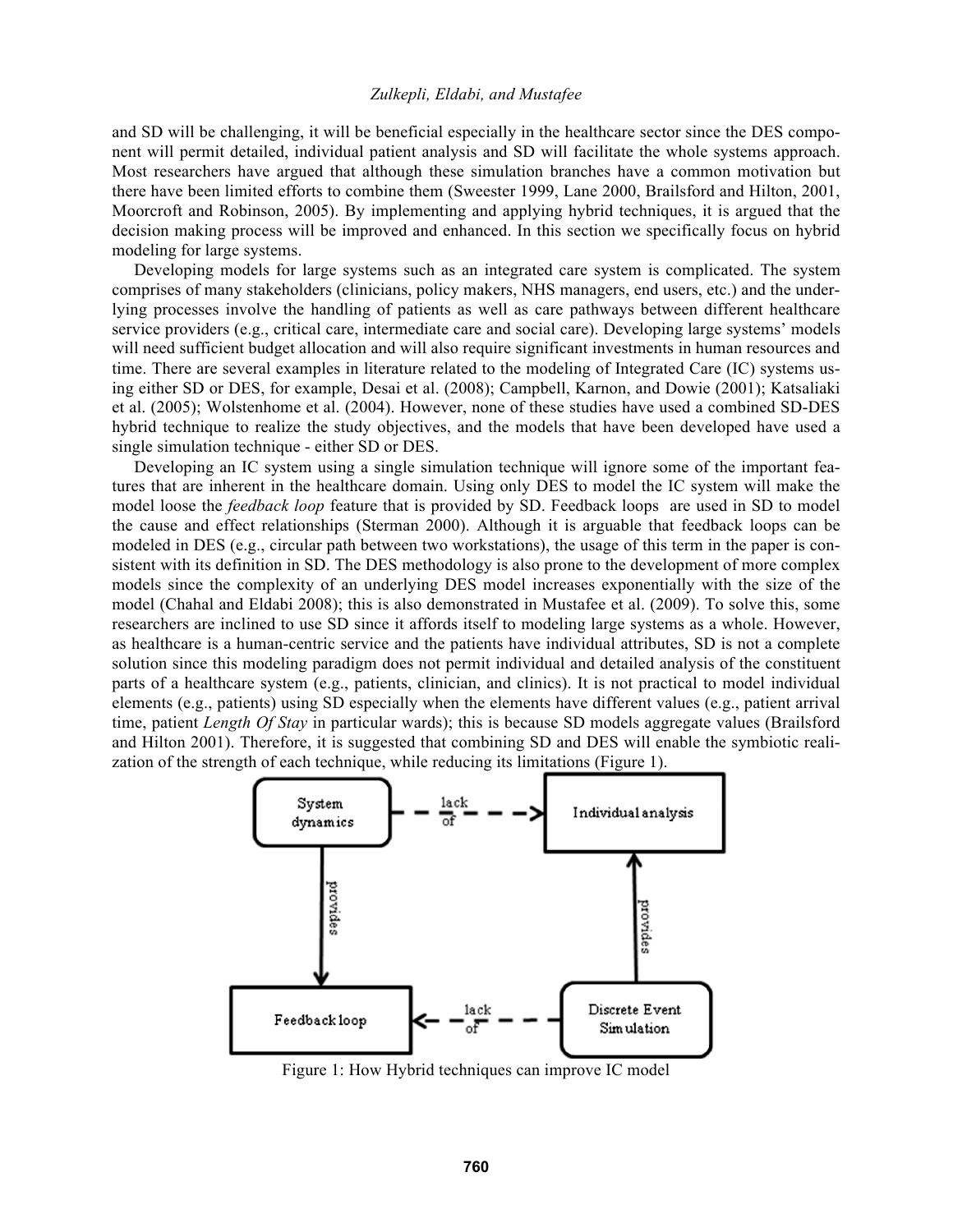Only a handful of studies have examined the applicability of hybrid SD-DES techniques for modeling systems; among them there are arguably only two studies that have presented a framework-based approach – Chahal, Eldabi, and Mandal (2009) and Helal et al. (2007). While Chahal, Eldabi and Mandal (2009) have applied their hybrid framework for modeling Accident & Emergency Department, Helal et al. (2007) have applied their framework in the context of modeling a manufacturing supply chain. Although both of the aforementioned frameworks will guide the development of the integrated care model (section 4), it should be noted that neither of these frameworks specifically relate to the modeling of a large integrated care system.

# **4 COMBINED SD-DES MODELLING OF AN INTEGRATED CARE (IC) SYSTEM**

# **4.1 Linkages between IC, Intermediate Care and Social Care**

Several problems related to IC have been highlighted in literature, e.g., Mur-Veeman, van Raak, and Paulus (2008); Glendinning, Hudson, and Means (2005); van Raak, Paulus, and Mur-Veeman (2005); Bryan, Gage, and Gilbert (2005), and among them is the problem of late transfer to social care. This contributes to bed blocking since patients that are clinically ready to be transferred to social care continue to stay in the hospital until such time that a suitable place in social care can be allotted to them. In order to address this problem, *intermediate care* facilities have been introduced with the purpose of providing temporary placement to the patients while they await their transfer to social care and other forms of care management pathways. Important objectives that are realized through the creation of intermediate care facilities include, (a) they act as care facilities for the rehabilitation of the patients and serve as an intermediary between hospitals and social care; this is important considering that the older people are the main recipient of intermediate care and it prevents the transfer of frail older people patients to long-term care directly from an acute service (British Geriatrics Society 2008), (b) the problem of bed blocking is reduced and the resources in the hospitals can be released to those in need of acute treatment, (c) the care manger has longer time to assess the long-term care needs of the patients, (d) social care has more time to allocate care placements to the patients, (e) the healthcare team can ensure that patients are transferred to social care subsequent to their condition having improved; this prevents the readmission of patients, and (f) the intermediate care team helps the patients maintain their lives and provides a rehabilitation program and thus reduces their dependency on social care.

# **4.2 The Hybrid IC Model**

The hybrid SD-DES modeling of IC consists of three models – a DES model for hospital care (we call it the Critical Care Module), a DES model for intermediate care (called the Assessment/Intermediate Care Module), and a SD model encompassing critical care, intermediate care and social care (we call this the IC module). Simul8™ has been used for the DES models and Vensim® for SD modeling; the specific models are described next.

## **4.2.1 The Critical Care Module (DES model)**

The Critical Care Module models the patient flow through a critical care facility, e.g., a hospital (Figure 2). It starts with the patient being admitted to the ward. The patient is then assessed by the doctor and will undergo some tests. Following the doctor's initial assessment some patients will be discharged, whereas others may require further assessment. A patient that needs to undergo a surgery procedure may be admitted to a surgical ward while waiting for the surgery. Subsequent to the operation the patient will be transferred to a recovery room for postoperative recovery. The patient will then be transferred to the normal ward and will remain here until medically fit to be discharged. There are two alternate postoperative pathways for the patient from this point on, (a) either the patient will be discharge, and (b) the patient will require continuing care services. The latter pathway is especially for the older peoples, and in this case the patient will be routed to the Assessment/Intermediate Care Module (section 4.2.2).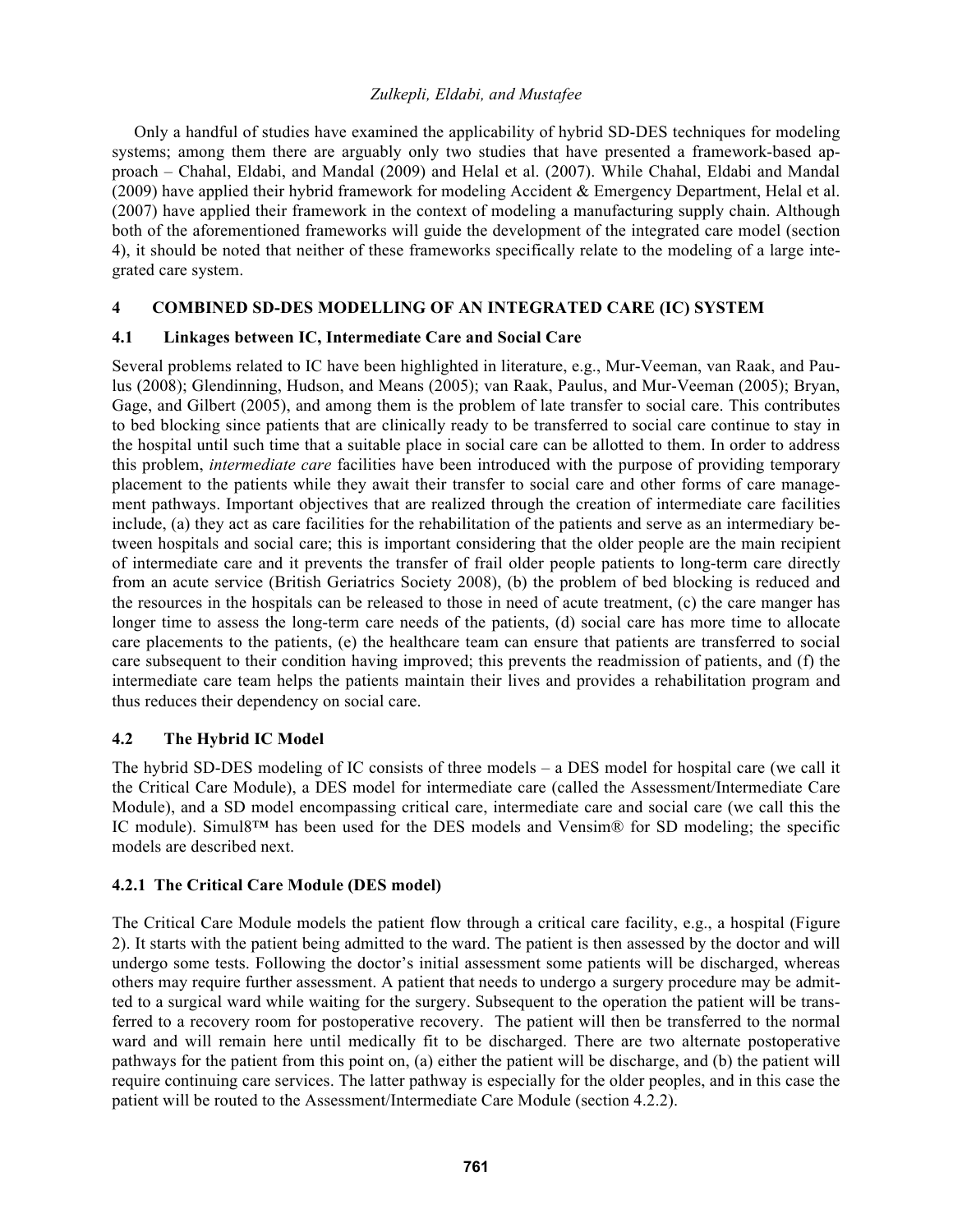### **4.2.2 The Assessment/Intermediate Care Module (DES model)**

The Assessment/Intermediate Care Module incorporates the processes associated with the assessment of patients and it starts when patients that are medically fit and are ready for discharge. There will also be some patients that enter the system from outside the hospitals; these patients are referred to by other sources such as friends, relatives as well as GPs (Katsaliaki et al. 2005). The assessment begins with the patients' physical and psychological needs being gauged by occupational therapists and psychiatric nurses. This assessment ensures that the care placements to be allotted to the patients will meet their medical needs. Subsequent to this initial assessment, the care manager will assess whether the patients require personal care and whether they can carry out household tasks. This includes the assessment of the availability of formal/informal care as well as the provision of financial support (personal or public funds). Following this, a care package will be created and an appropriate care placement must be found. There is an additional condition where the care manager has to get a court order to act on behalf of the patient should the patient be invalid. The aforementioned assessments, which take-up a maximum of two weeks, are done while the patients are in intermediate care. Thus, the assessment and intermediate care processes are considered as one process and only one DES model is considered (Figure 3).



Figure 2: DES Model of the Critical Care Module



Figure3: DES Model of the Assessment/Intermediate Care Module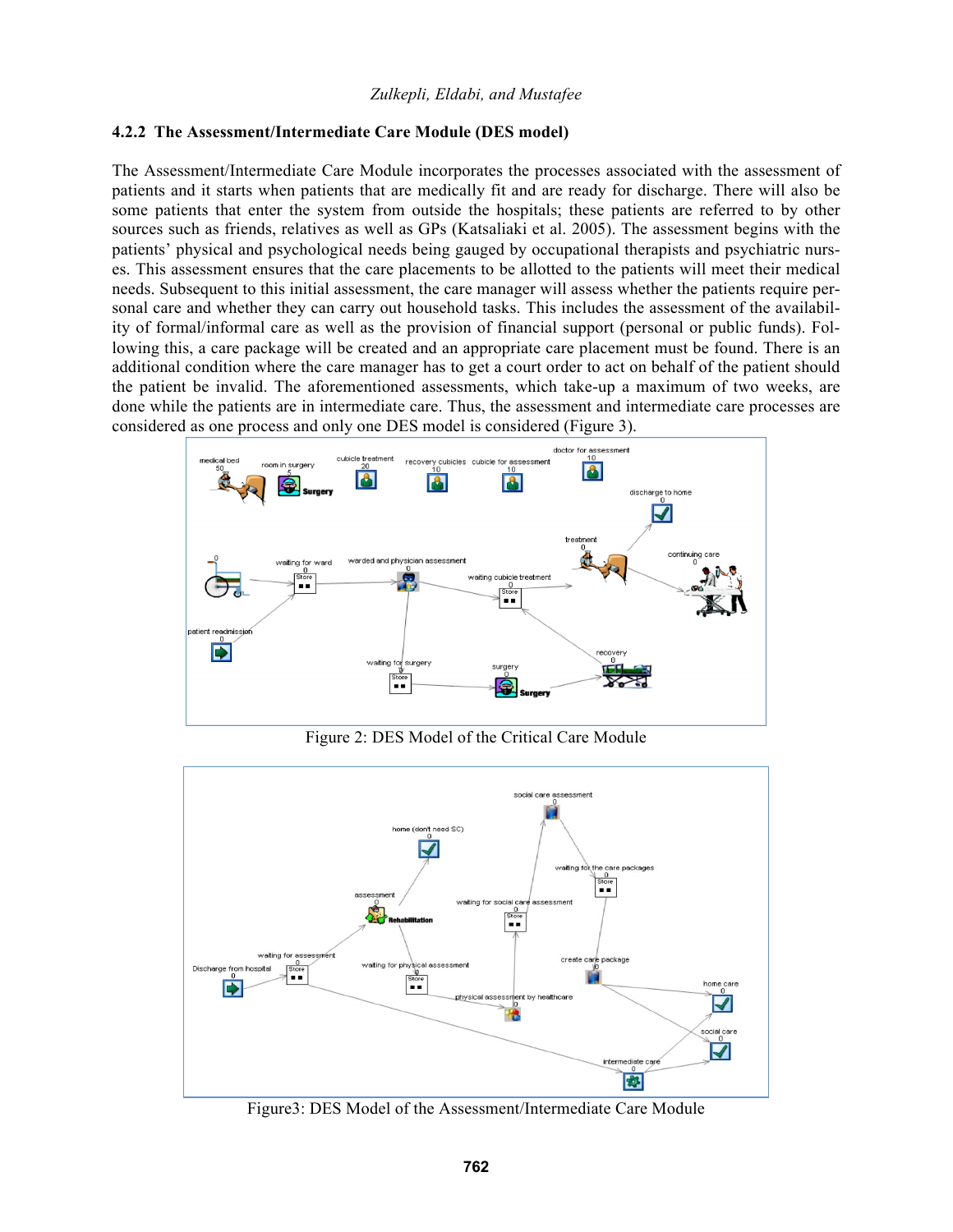### **4.2.3 The IC Module (SD model)**

In our IC Module, SD is used for modeling intangible variables that relate to those providing care services to the patients (e.g., the nurses and the clinician). Examples of such variables include performance, motivation and stress level; these variables are influenced by the total number of patients entering the critical care, intermediate care and social care pathways. Figure 4 illustrates the SD model for the whole system of IC. Due to several limitations, including the lack of data and technical support, the authors only consider one type of output from the DES model that is used as an input (influencing factor) for the SD model. The DES output is the total number of patients entering acute care; this will, in turn, influence the stress level of the staff leading to increased patient discharge to the intermediate care. Whilst in intermediate care, the increase in patients numbers will add to the amount of time being spent on assessment, and this will also influence the stress level of staff leading to an increase in discharge rate and patient readmission (considering that due to the limitation of time and space, the patient are not ready for discharge, or not medically fit to be discharged). The acute care facilities have their own resources (beds) that will be occupied when patients are admitted to the hospital; these resources will be continued to be occupied until they are fully occupied. When this situation occurs, it will create bed blocking and will consequently increase the stress level of the clinicians. To make resources available again in critical care, it is arguable that the discharge rate to intermediate care will be increased. The same scenario may occur in intermediate care; Elf and Putilova (2005) argued that physical spaces will influence the patient's health and therefore, in order to create conducive places for healing, it is arguable that healthcare professionals may be forced to discharge some patients due to limited space availability.



Figure 4: SD Model of the Integrated Care Module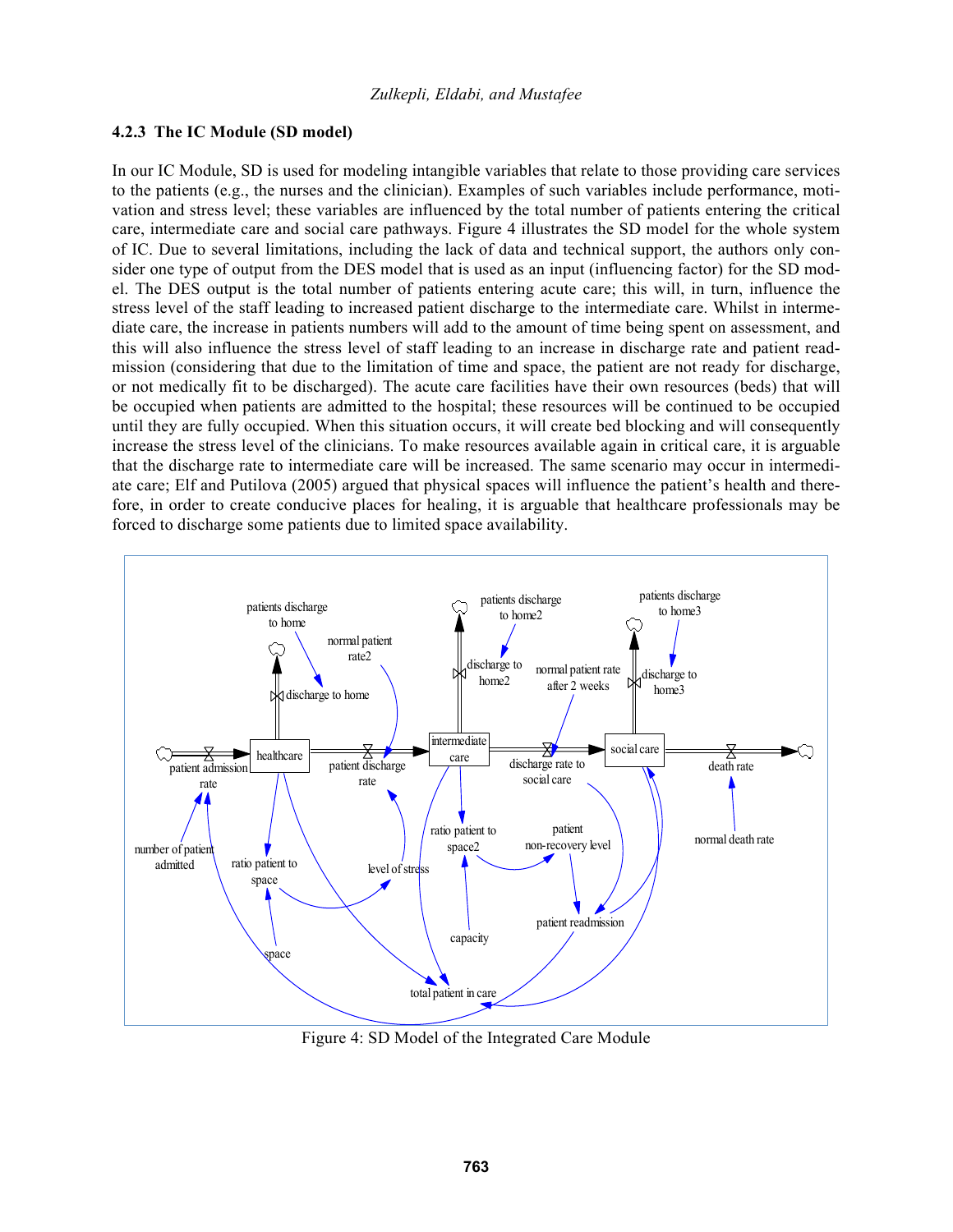## **4.2.4 Model Integration**

The hybrid SD-DES approach necessitates the identification of relationships among the variables present in DES and SD models. In the case of our IC model, the DES variable "number of patient admitted" from the Critical Care Module influences the SD variable " stress level" in the Integrated Care Module, wherein an increase in patient admission will result in an increase in the stress level among the healthcare professionals. As mentioned earlier, Elf and Putilova (2005) argued that physical spaces influence patients' health and therefore some patients may need to be discharged due to the lack of available spaces. This scenario might create another condition wherein patients may be readmitted to critical care, since, due to the stress level increase, the professional judment pertaining to patients' health may be wrong (i.e., the patient may not have been ready for discharge) and this may mean that the patient may have to be readmitted in the near future. Thus, we identify the realtionship between the following sets of variables:

- Patient admission  $\rightarrow$  stress level  $\rightarrow$  patient discharge rate
- Patient admission  $\rightarrow$  stress level  $\rightarrow$  patient readmission

The next step is to run the model and to experiment with interventions. The source DES model will be executed first. Subsequent to this the output from the source model will be collected and the resultant values will be used as inputs for the destination SD model. The SD model will then be executed. As patient readmission is the last output and is tangible, it will be inserted back into the DES model. The DES model will be executed again to provide new results after considering intangible factors, i.e. stress level and non-patient recovery level. The result of the combined SD-DES simulation should be considered as a whole in order to find the best result for implementation. It follows that all the variables from the source model that have been changed inorder to experiment with different interventions/policies should also be changed in the destination model. This is to ensure that the models are linked together and the results from both models are relaiable. Figure 5 shows how these variables are connected between models.



Figure 5: Models Communication

 Model communcation is further explained in this paragraph. By simulating the DES model we are able to retrieve data pertaining to the total patient admission. This data is stored in an Excel file (unit of capture: weekly data). The Excel file provides input values to the SD model, and as the SD model executes it reads the total patient admission data from the file. We use *'lookup table'* Excel function for the variable *'stress level'* and use this to determine the patient discharge rate. As mentioned earlier, we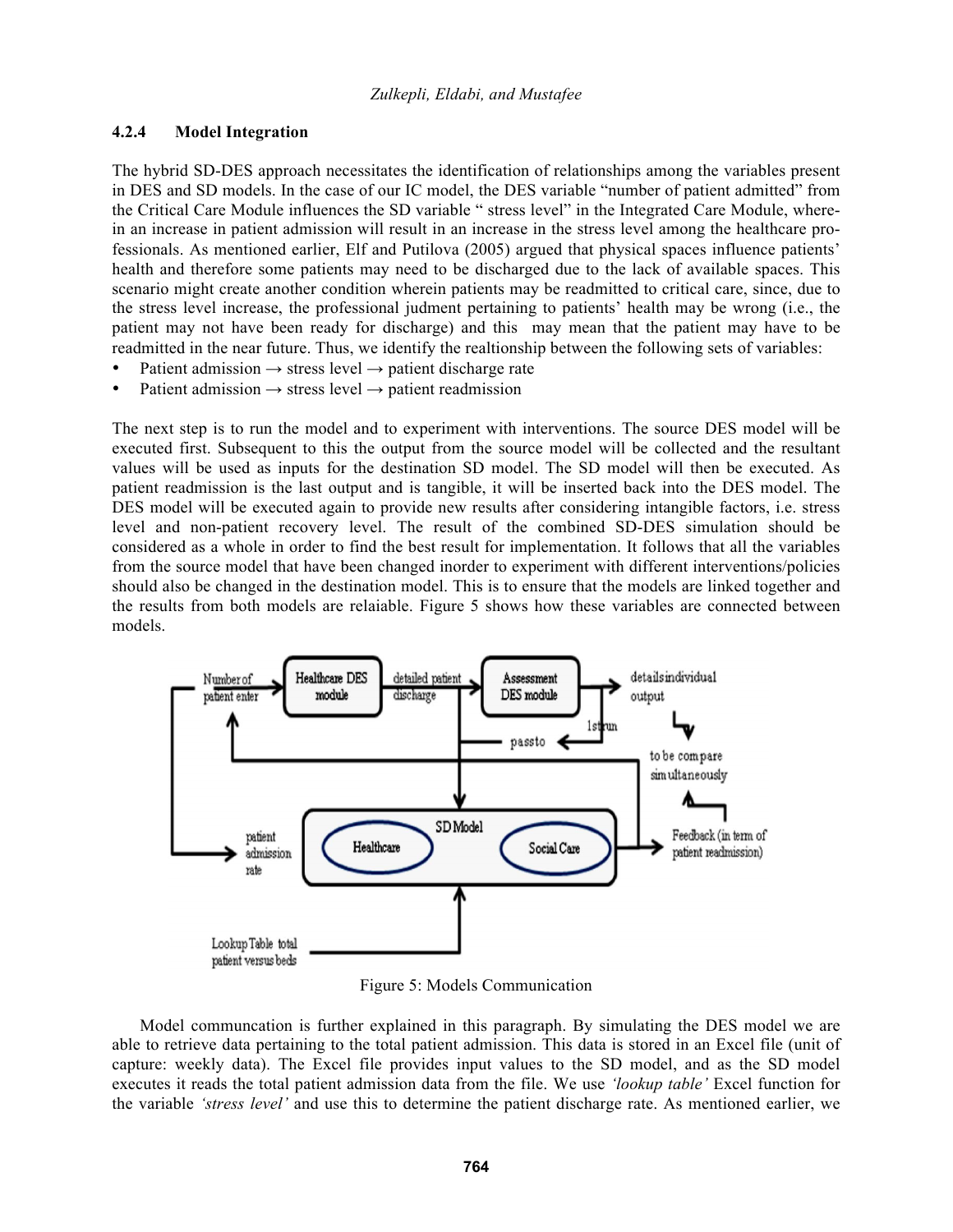assume that as the number of patients being admitted increases, the stress level of those attending to the patients also increases, and this, in turn, affects the rate of patient discharge. To obtain the total number of patient discharge, the stress level is multiplied with the number of total patients. A similar method is used for patient readmission.

## **5 INTERPRETATION OF RESULTS**

The DES models will show output from the perspective of individual cases. Such outputs are total patient in waiting, waiting time and total patient admission to healthcare, social care as well as intermediate care. The SD model represents the output from the perspective of feedback which will be gathered from the level of stress and non-recovery patients. The feedback loop is total patients discharge from healthcare as a result of staffs' stress level and total patient readmission due to non-recovery patient. These feedbacks are in the form of total patient admission number. As the DES does not have the capability in capturing the feedback loop and SD does not have the capability of capturing the individual analysis, in order to make reliable and efficient decisions therefore, the policy makers need to look at both results generated by both models.

 Table 1 presents the result from the DES model, which was executed for 2940 simulated hours (30 weeks \* 7 days \* 14 hours [0800 to 2200 everyday]). This result is generated after taking into consideration the patients total readmissions based on the assumption that each patient will continue their journey into care pathway from 0800 to 2200 hours, seven days per week. Data from the table shows that, with the current space available in intermediate care there are 20 spaces with maximum stay in intermediate care is 196 (14 hours \* 14 days), average number patients waiting to enter the intermediate care is approx. 25 patients with average waiting time of 92.27 hours. Considering the result provided by the simulation, bed blocking may occur when a patient waiting to be admitted into intermediate care has to stay in healthcare until a space becomes available in intermediate care. As these are tangible factors that influence the total patient admission (total patient admission will influence stress level and non-patient recovery), any changes for intervention purposes, albeit with the same, will be inputted in the SD model to generate the feedback results. This is to ensure the synchronization of both models in term of their input, thus generating reliable result.

| <b>Variables</b>                                   | Current (intermediate care $= 20$ ) |
|----------------------------------------------------|-------------------------------------|
| Total patient enter healthcare (patient)           | 444.80                              |
| Total patient enter to intermediate care (patient) | 312.40                              |
| Number of patient waiting for intermediate care    | 24.6                                |
| (patient)                                          |                                     |
| Average queuing time for intermediate care (hours) | 92.27                               |
| Minimum non zero waiting time (hours)              | 0.97                                |
| Maximum queuing time (hours)                       | 240.60                              |
| Number of non-zero queuing time (patient)          | 250.40                              |
| Standard deviation (hours)                         | 69.06                               |

Table 1: DES Model Result

## **5.1 Result from the SD model**

The SD model provides result from the feedback loop based on intangible factors that are influenced by tangible factors (modeled by DES). Such results are in the form of total patient discharge from healthcare into intermediate care and total patient readmission. These are the results generated from intangible factors, i.e. staffs' level of stress and level of patient non-recovery, due to the total patient admission. The graphs shown in Figures 6 and 7 depict the level of stress and patient discharge rate respectively. *dmnl* (dimensionless) is the unit for patient/space. The higher the value of *dmnl* (more than 1), the higher the rates of patient discharge. To maintain the connection and communication in both models, should the de-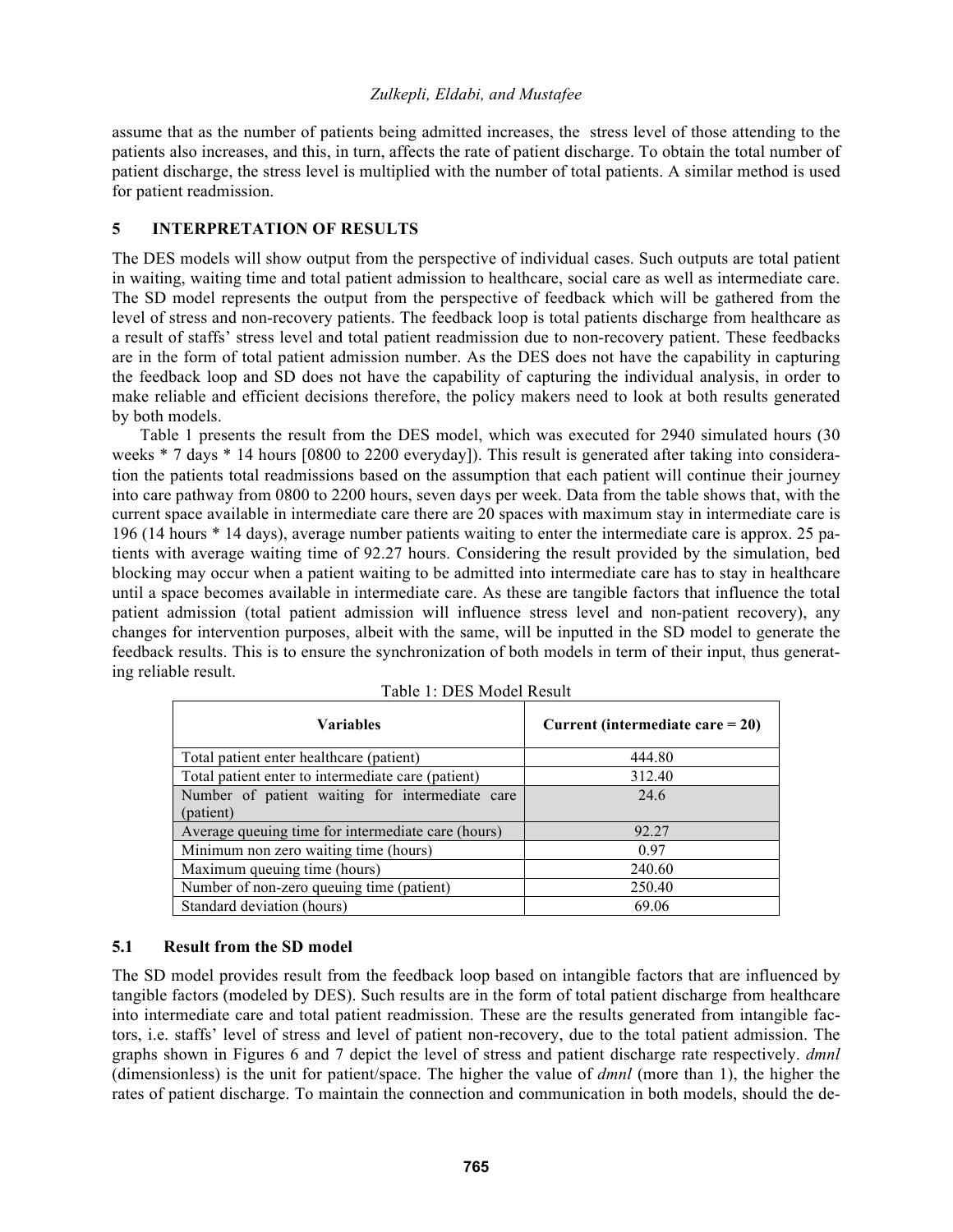cision makers need to implement any intervention (e.g. added resources for reducing the total patient waiting and time waiting as well as to reduce the patient readmission), the intervention should be done in both models. This will also ensure that the results generated from both the DES and SD are reliable and can be used as a decision support tool. However, there are some conditions where this rule could not be applied. Some decision makers tend to reduce the patient readmission by educating their staff, as this tends to reduce the number of patient readmission. Should this happen, the rule of introducing intervention to both models can be ignored since DES is not capable of capturing intangible factors. This rule can also be ignored if the intervention is done to tangible factors and does not influence intangible factors.



Figure 6: Level of Stress



Figure 7: Patient Discharge Rate

### **6 CONCLUSION**

An important element in developing hybrid SD-DES models is to ensure that the underlying constituent models are balanced in terms of their respective inputs and outputs. Taking an example from the IC model, if the DES model has patients that have been discharged, then the flow for patient discharge should also be included in the SD model. This will ensure that decisions based on the output from both the SD and the DES models will be reliable and consistent. The need for developing system models using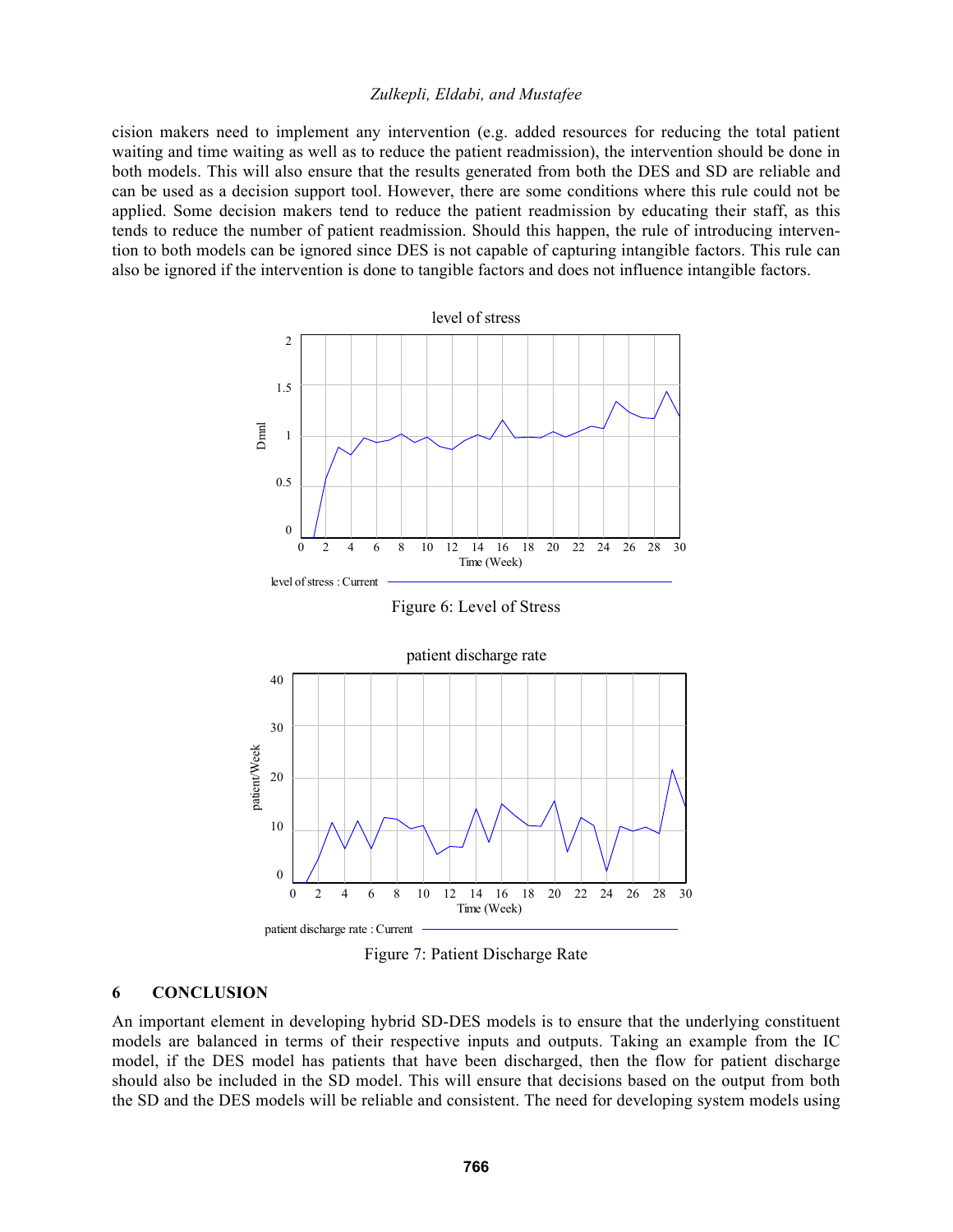hybrid SD-DES techniques will depend on several factors, such as, its impacts on the current systems, the need for individuality analysis, and whether the system has a feedback element.

 The work presented in this paper is of an experimental nature. Presently the results are based on a hybrid SD-DES model wherein variable values are transferred amongst the SD and the DES components. For future work we are planning to run further experiments on more complex situations; this will ensure realistic assessments of this approach. Furthermore, we aim to automate the process of transferring variable values between models in order to speed up the overall simulation execution process, this in addition to using other techniques such as Agent-Based Simulation. It must be noted that this proposed approach is not a substitute to existing technologies, rather provides a structured framework for modeling IC environments without starting from scratch.

#### **REFERENCES**

- AbouRizk, S. M., and R. J. Wales. 1997. "Combined Discrete-Event⁄Continuous Simulation for Project Planning." *Journal of Construction Engineering and Management* 123(1):11-23.
- Brailsford, S. C. 2008. "System Dynamics: What's In It for Healthcare Simulation Modellers." In *Proceeding of the 2008 Winter Simulation Conference*, Edited by S. J. Mason, R. R. Hill, L. Monch, O. Rose, T. Jefferson, and J. W. Fowler, 1478 – 1483. Piscataway, New Jersey: Institute of Electrical and Electronics Engineers, Inc.
- Brailsford, S. C., P. R. Harper, B. Patel, and M. Pitt. 2009. "An Analysis of the Academic Literature on Simulation and Modelling in Healthcare." *Journal of Simulation* 3(3):130-140.
- Brailsford S. C., and N. Hilton. 2001. "A Comparison of Discrete-Event Simulation and System Dynamics for Modelling Healthcare Systems." In *Proceedings of the Operational Research Applied to Health Services (ORAHS 2001)*, Edited by J. Riley, 18–39.
- Brailsford, S. C., W. J. Gutjahr, M. S. Rauner, and W. Zeppelzauer. 2007. "Combined Discrete-Event Simulation and Ant Colony Optimization Approach for Selecting Optimal Screening Policies for Diabetic Retinopathy." *Computational Management Science* 4(1):59-83.
- British Geriatrics Society. 2008. Intermediate Care Guidance to Commissioners and Providers of Health and Social Care. *www.bgs.org.uk/index.php?option=com\_content&view=article&id=363*. Accessed May 28, 2012.
- Bryan K., H. Gage, and K. Gilbert. 2006. "Delayed Transfers of Older People from Hospital: Causes and Policy Implementations." *Journal of health policy* 76(2):194–201.
- Campbell, H., J. Karnon, and R. Dowie. 2001. "Cost Analysis of a Hospital-at-home Initiative Using Discrete Event Simulation." *Journal of Health and Service Research Policy* 6(1):14 – 22.
- Chahal, K., and T. Eldabi. 2008. "Applicability of Hybrid Simulation to Different Modes of Governance in UK Healthcare." In *Proceeding of the 2008 Winter Simulation Conference*, Edited by S. J. Mason, R. R. Hill, L. Monch, O. Rose, T. Jefferson, and J. W. Fowler, 1469 – 1476. Piscataway, New Jersey: Institute of Electrical and Electronics Engineers, Inc.
- Chahal K., T. Eldabi, and A. Mandal. 2009. "Understanding the Impact of Whiteboard on A&E Department Using Hybrid Simulation." In *Proceeding of 27th International Conference of the System Dynamics Society*, Albuquerque, New Mexico, USA. System Dynamics Society.
- Desai M. S., M. L. Penn, S. C. Brailsford S., and M. Chipulu. 2008. "Modelling of Hampshire Adult Services – Gearing-up for Future Demands." *Journal of Health Care Management Sciences* 11(2):167– 176.
- Elf, M., and M. Putilova. 2005. "The Care Planning Process A Case for System Dynamics." In *Proceedings of the 23rd International Conference of the System Dynamic Society*, paper 289. System Dynamics Society.
- Fakhimi, M., and N. Mustafee. 2012. "Applications of Operations Research within the UK Healthcare Context". In *Proceedings of the 2012 OR Society Simulation Workshop (SW12)*, Edited by B.Tjahjono, C. Heavey, S. Onggo, and D-J. van der Zee, 66-82. UK OR Society.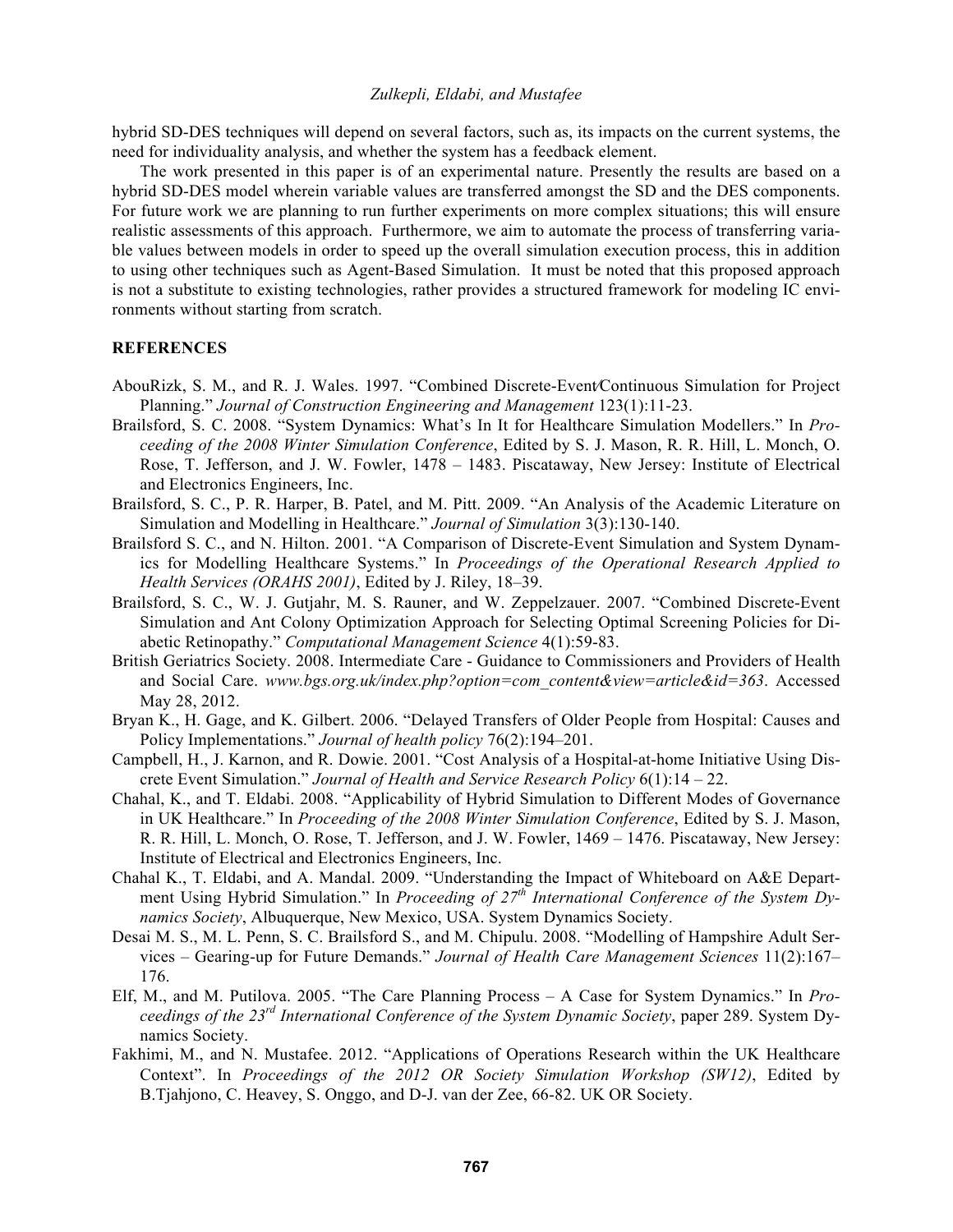- Glendinning, C., B. Hudson, and R. Means. 2005. "Under Strain? Exploring the Troubled Relationship between Health and Social Care." *Journal of public money and management*, 25(4):245–251.
- Helal, M., L. Rabelo, J. Sepúlveda, J. and A. Jones. 2007. "A Methodology for Integrating and Synchronizing the System Dynamics and Discrete Event Simulation Paradigms." In *Proceedings of the 25th International Conference of the System Dynamics Society.* System Dynamics Society.
- Jun, J. B., S. H. Jacobson, and J. R. Swisher. 1999. "Application of Discrete-event Simulation in Healthcare Clinics: A Survey." *Journal of the Operational Research Society* 50(2):109-123.
- Katsaliaki K., S. Brailsford, D. Browning, and P. Knight. 2005. "Mapping Care Pathways for the Elderly." *Journal of Health Organization and Management* 19(1):57–72.
- Katsaliaki, K., and N. Mustafee. 2011. "Applications of Simulation Research within the Healthcare Context." *Journal of the Operational Research Society* 62(8):1431-1451.
- Lane, D. C. 2000. "You Just Don't Understand: Modes of Failure and Success in the Discourse Between System Dynamics and Discrete-Event Simulation." *Operational Research working papers, LSEOR 00.34.* Department of Operational Research, London School of Economics and Political Science, London, UK.
- Morecroft J. D. W., and S. Robinson 2005. "Explaining Puzzling Dynamics: Comparing the Use of System Dynamics and Discrete Event Simulation." In *Proceedings of the 23rd International Conference of the System Dynamics Society*, Edited by J. D. Sterman, M. P. Repenning, R. S. Langer, J. I. Rowe, and J. M. Yarni. Boston, MA: System Dynamic Society.
- Mur-Veeman, I., van Raak, A., and A. Paulus. 2008. "Comparing Integrated Care Policy in Europe: Does Policy Matter?" *Journal of health policy*, 85(2):172–183.
- Mustafee, N., S. J. E. Taylor, K. Katsaliaki, and S. Brailsford. 2009. "Facilitating the Analysis of a UK National Blood Service Supply Chain Using Distributed Simulation." *SIMULATION: Transactions of the Society of Modelling and Simulation International* 85(2):113-128.
- Mustafee, N., and E. E. Bischoff. 2011. "A Multi-methodology Agent-based Approach for Container Loading." In *Proceedings of the 2010 Winter Simulation Conference*, Edited by B. Johansson, S. Jain, J. Montoya-Torres, J. Hugan, and E. Yücesan, 665-677. Piscataway, New Jersey: Institute of Electrical and Electronics Engineers, Inc.
- Mustafee, N., F. Hughes, K. Katsaliaki, and M.D. Williams. 2011. "Mapping the Capacity and Demand for Specialist Haematology Outpatient Services". In *Proceedings of the 2011 Operational Research Applied to Health Services (ORAHS 2011)*, Edited by P.Harper, V.Knight, I.Vieira and J. Williams, 176-186. UK: School of Mathematics, Cardiff University (ISBN 978-0-9569158-0-1).
- Rabelo, L., H. Eskandari, T. Shaalan, and M. Helal. 2007. "Value Chain Analysis using Hybrid Simulation and AHP." *International Journal of Production Economics* 105(2):536-547.
- Sachdeva, R., T. Williams, and J. Quigley. 2006. "Mixing methodologies to enhance the implementation of healthcare operational research." *Journal of the Operational Research Society* 58(2):159-167.
- Sterman, J.D. (2000). *Business dynamics: Systems thinking and modeling for a complex world*. Boston, Mass.: Irwin/McGraw-Hill.
- Sweetser, A. 1999. "A Comparison of System Dynamics and Discrete Event Simulation." In *Proceedings of 17th International Conference of the System Dynamics Society and the 5th Australian and New Zealand Systems Conference*, Edited by R. Y. Cavana, J. A. M. Vennix, E. A. J. A. Rouwette, M. Stevenson-Wright, and J. Candlish, Paper 78. Wellington, New Zealand: System Dynamics Society.
- van Raak, A., A. Paulus, and I. Mur-Veeman. 2003. "Why Do Health and Social Care Providers Cooperate." *Journal of health policy*, 74(1):13–23.
- Wolstenhome, E., D. McKelvie, G. Smith, and D. Monk. 2004. "Using System Dynamics in Modelling Health and Social Care Commissioning in the UK." In *Proceedings of the 22<sup>nd</sup> International Conference of the System Dynamic Society*, Edited by M. Kennedy, G. W. Winch, R. S. Langer, J. I. Rowe, and J. M. Yanni. Paper 116. System Dynamics Society.